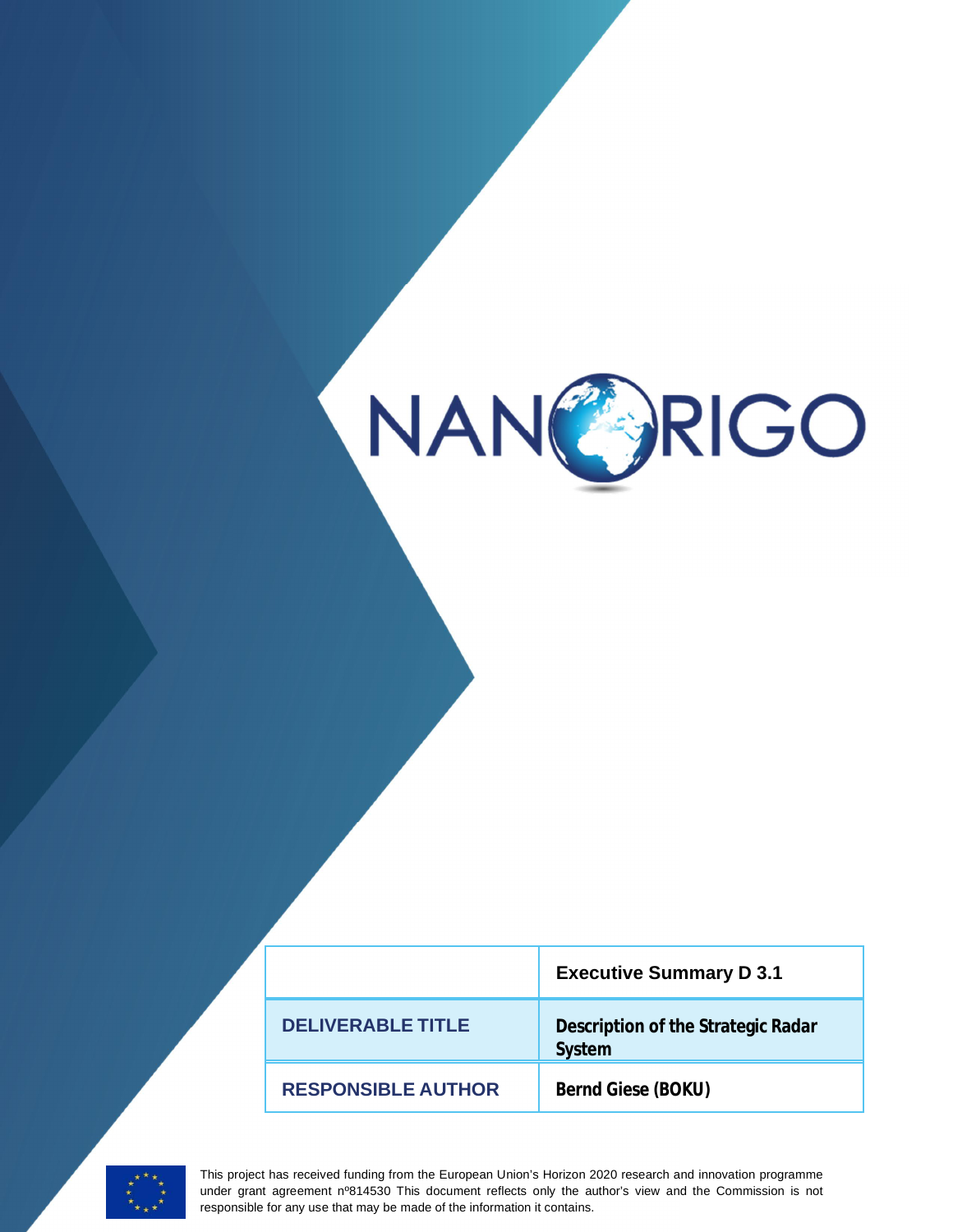## **Executive Summary**

The multiple criteria decision analysis ("Screening MCDA") developed in the EU-project NANORIGO is designed to assist its users in a screening process on whether the use or development of a nanomaterial (NM) is beneficial. It considers the potential impact of nanotechnology on the environment, society and the economy. It serves as a strategic radar system to identify promising technological opportunities in a culture of innovation. It is dedicated to stakeholders from industry, research, governance, organizations for consumer or nature protection and not least the interested public to contribute to processes of reflexive innovation.

The main idea for MCDA in NANORIGO is to take up developments in probabilistic algorithms for decision support and experience with previous tools to create a robust and easy to use screening system that provides a rough overview on the performance of nanomaterials and its alternatives. In a prospective approach, uncertainty regarding the final design of processes or products and also the application context complicate investigations. Prospective technology assessment therefore, has to find ways to handle the associated non-knowledge. A probabilistic approach represents an option to deal with this challenge.

The screening MCDA determines a **benefit profile** of different material options for the criteria of environmental impact (related to life cycle assessment, LCA) and socio-economic aspects (socioeconomic assessment, SEA) (Figure 1). The applied criteria are weighted according to their relevance either by the user or by a predefined set of weights.



Figure 1: Simplified scheme of screening MCDA. Different material options are compared based on their performance under LCA and SEA criteria.

The **criteria** relate to properties of the material that are specific to the production, use and endof-life phases. For the selection and weighting of criteria, an audience of experts and stakeholders was involved through several surveys where they could express their opinion anonymously. Input for the criteria is obtained via a questionnaire. For all categories of evaluation, the information needs are kept as low as possible. Depending on the experience level of the user, the questionnaire is divided into three **tiers** (Inexperienced, Advanced, and Experienced) which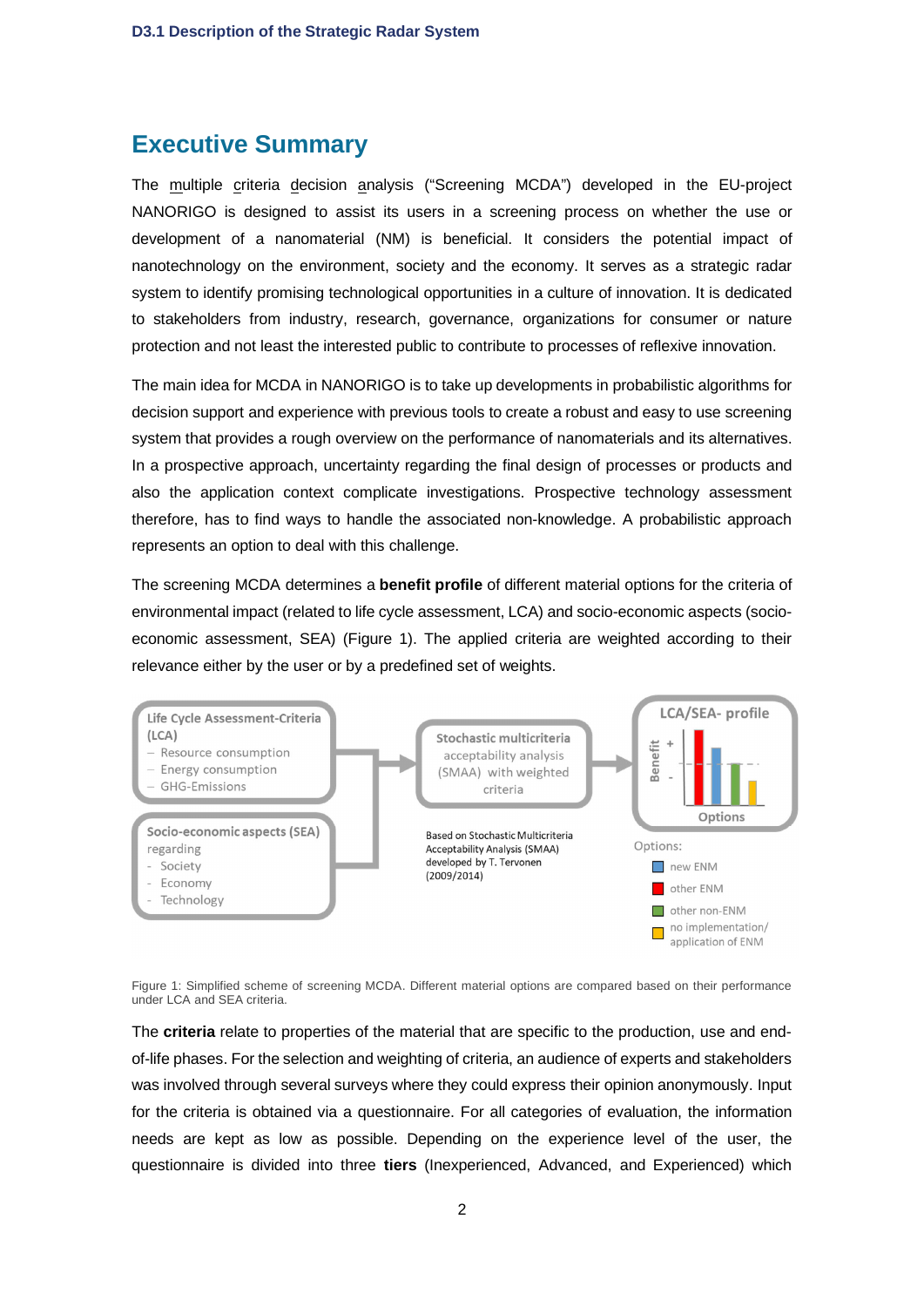unfolds with the experience of the user. Input is accepted in the form of semi-quantitative estimations without the need to keep exact numbers at hand.

A comparison is required to evaluate the relative performance of the new NM. Therefore, the NM being evaluated is compared to a **reference alternative**, such as the material on the market (for example, a non-NM or other NM or even the "no action/no additional material" option (see Figure 1). The result shows the option that performs best with respect to the criteria studied.

Screening MCDA applies a probabilistic approach to cope with uncertainties and lack of knowledge. It uses the Stochastic Multicriteria Acceptability Analysis (SMAA) open source software developed by Tommi Tervonen (Tervonen, 2014) to rank material options. Results can thus be obtained even with incomplete input for the socio-economic and environmental impact.

## **Conclusion**

Screening MCDA in the context of the Risk Governance Framework is intended to become a screening tool to avoid path dependencies in later stages of innovation processes and is therefore designed to provide access to this method for a wider range of users.

## **The following aspects characterise the progress of Screening MCDA:**

- o Different material options (not only nanomaterials) can be ranked (and compared) according to their acceptability with regard to numerous criteria at once
- o The proposed approach exploits the full power of MCDA by using weighting to account for the varying relevance of its criteria and improve differentiation between comparable alternatives
- o The graduated structure of knowledge requirements for the input is designed to be suitable for both laypersons and experts
- o Imprecise input information (even ranges or no input for some criteria) is accepted
- o No absolute values are needed, the analysis only requires semi-quantitative information

## **References**

Tervonen, T., Figueira, J.R., Lahdelma, R., Dias, J.A., Salminen, P., 2009a. A stochastic method for robustness analysis in sorting problems. Eur. J. Oper. Res. 192, 236–242. https://doi.org/10/cjnpc5

Tervonen, T., 2014. JSMAA: open source software for SMAA computations. Int. J. Syst. Sci. 45, 69–81. https://doi.org/10.1080/00207721.2012.659706